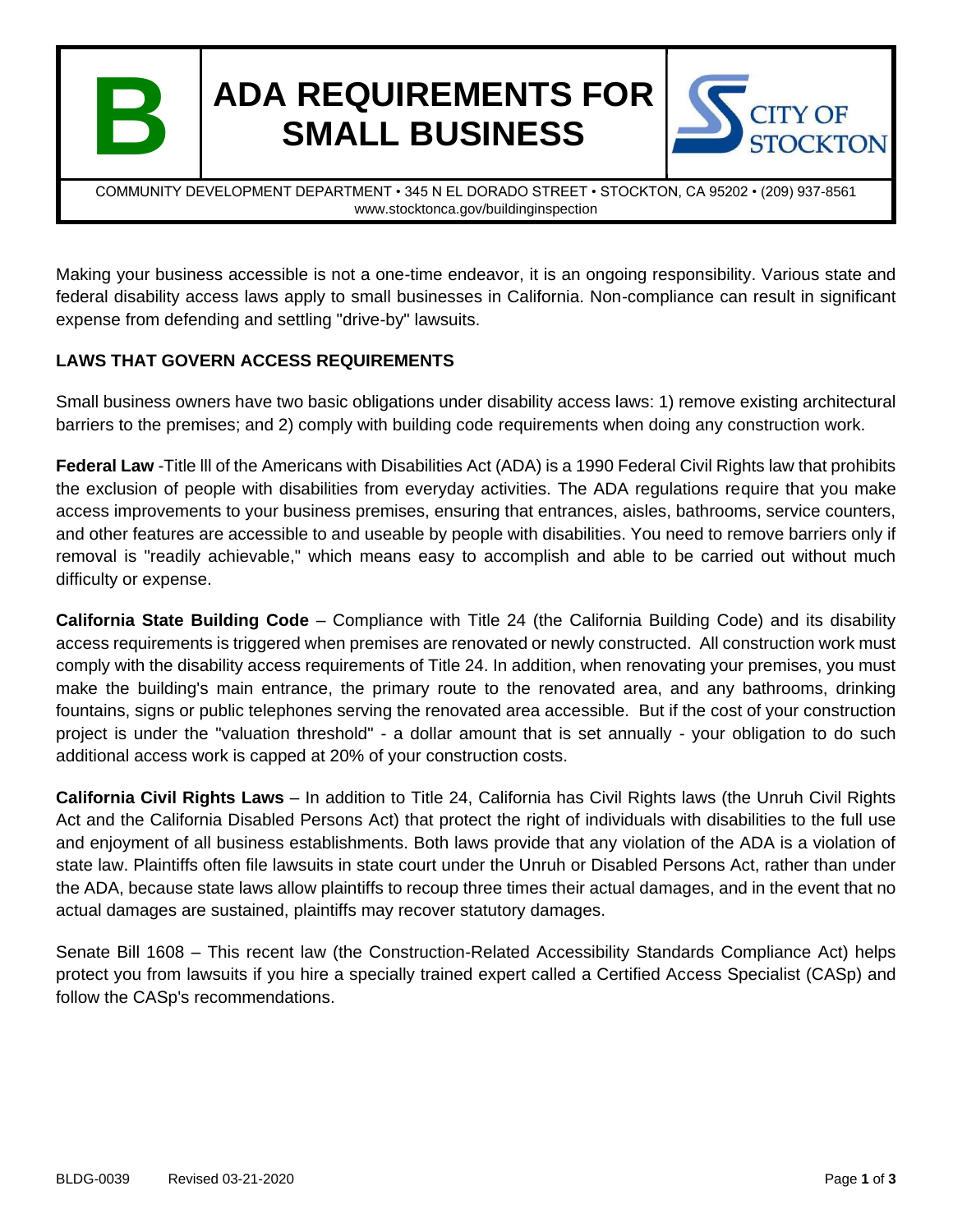

#### **IMPORTANT REMINDERS FOR SMALL BUSINESSES**

• Even if you are not engaged in construction or renovation, you are subject to federal and state disability rights laws. Compliance with building code requirements does not relieve you of the obligation to comply with civil rights laws, and vice versa.

• The building department only reviews the California Disability Access Code requirements triggered by the renovation work. When the building department signs off on a building permit or certificate of occupancy, the building department does not conduct a general review of the premises to identify disability access code violations.

• The primary responsibility for compliance with building codes lies with your architect and contractor. Even if the building department approves the building permit or certificate of occupancy, it may miss a relevant disability access code violation. If so, you, not the City, will be responsible for the access violation.

#### **HOW TO REDUCE YOUR RISK OF BEING SUED**

1. Hire a Certified Access Specialist (CASp). A CASp will survey your premises to identify barriers to access. If you are sued, the CASp inspection report makes you eligible to request a 90-day stay of the lawsuit and an Early Evaluation Conference. Without a report, you cannot benefit from this valuable opportunity. Certified Access Specialists: [https://www.apps.dgs.ca.gov/casp/casp\\_certified\\_list.aspx](https://www.apps.dgs.ca.gov/casp/casp_certified_list.aspx)

2. Review the report provided by your CASp. The report either certifies that you have complied with state and federal disability access laws or explains the steps necessary to achieve full compliance. The report will also provide a recommended timeline for removal of all "readily achievable" barriers to access.

3. Remove barriers over time, according to the CASp report's timeline, and as you can afford to do so.

4. Use tax credits and deductions to help reduce (or eliminate) the costs of barrier removal.

## **If you do receive a verbal or written complaint, follow up immediately. Delay tends to lead to litigation. Therefore:**

• DO NOT ignore the letter or other complaint sent to you by a person with a disability. Letters may be precursors to a lawsuit or complaint filed with DBI.

• DO respond to the letter or other complaint. You may respond by simply letting the complainant know that you take his or her concerns seriously and will consult with a professional, such as a CASp inspector and/or legal counsel.

• DO consult with a CASp inspector if you have not done so already.

• DO immediately call an experienced attorney if you are sued.